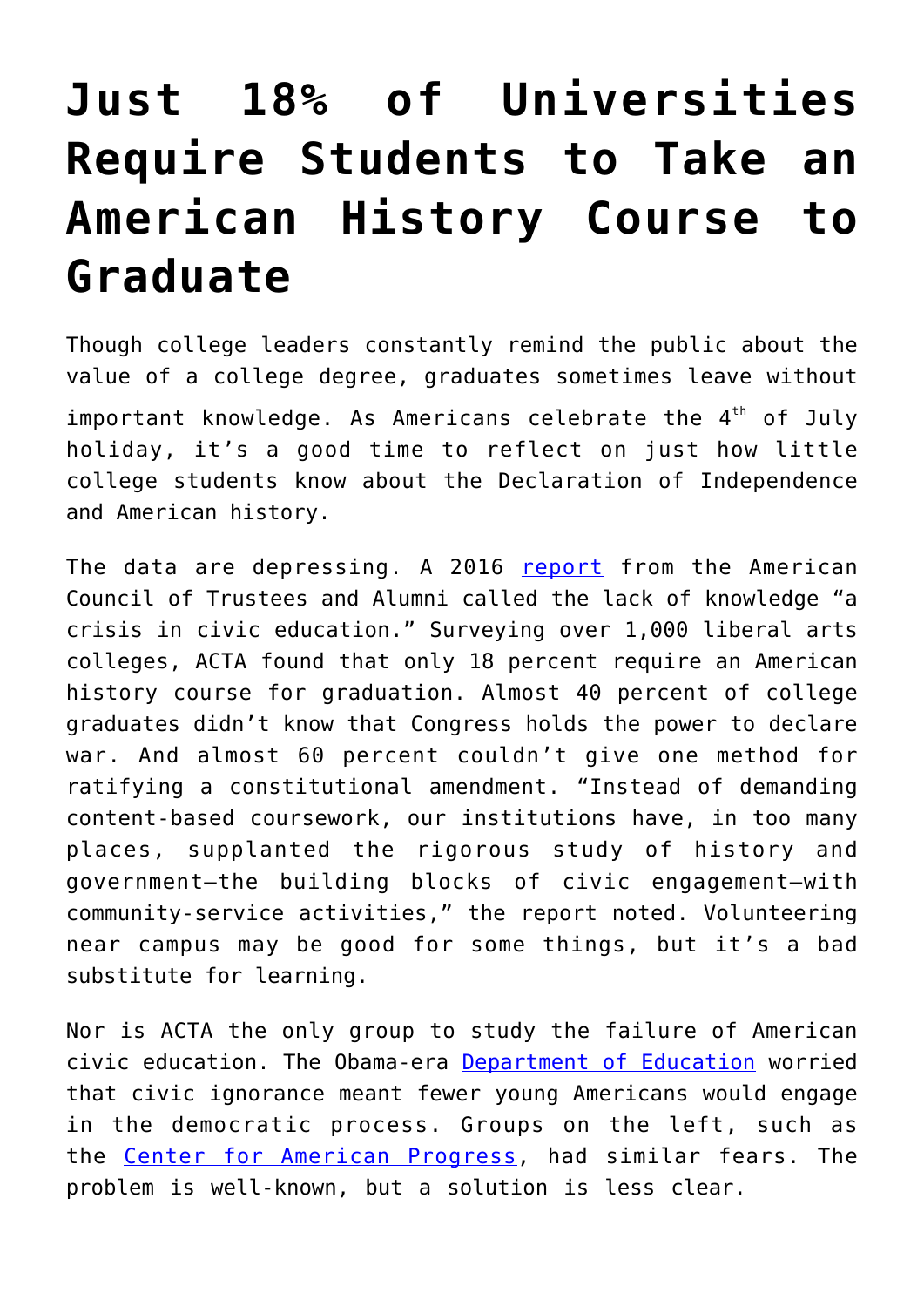Some of the concern over students' ignorance can be dismissed as hand-wringing. The minutiae of historical facts can be forgotten out of context. College students forgetting a few key names and dates, for example, might be embarrassing, but it is also forgivable. But not all the ignorance is so benign, and the legitimate concerns are not focused on knowledge mostly useful during *Jeopardy!* and trivia nights at the local bar. Many college students don't know which rights are codified in the Bill of Rights or basic information about the structure and limits of government.

That ignorance cannot be glossed over or defended easily. As Rebecca Burgess of the American Enterprise Institute told the [Harvard Political Review](http://harvardpolitics.com/culture/civic-illiteracy-in-america/) in 2017, "If a third of adult Americans don't even know what the three branches of government are, that there are three branches of government, that we have a separation of powers, then…our ideas of what government ought to be doing will be different from people who think that there are three branches of government." Ignorance about civics enables politicians to abuse their power because its citizens don't accept their civic responsibility.

But being ignorant about American history and government has become commonplace, even expected of younger people. How to teach Americans their history—in high school and in college—has long been an unsolved problem. For decades, [surveys have revealed](https://www.washingtonpost.com/local/education/will-better-civics-classes-lead-to-a-better-america-dont-count-on-it/2018/03/04/c4048aa4-1ce8-11e8-b2d9-08e748f892c0_story.html?utm_term=.faaeea383153) just how little high school students, college students, and the general population know of their nation's history.

Though colleges don't deserve all the blame, they could do more to teach their students basic facts and principles. Elite colleges have abdicated their responsibility to teach American history-even for history majors. Another 2016 [ACTA](https://www.goacta.org/images/download/no_u_s_history.pdf) [report](https://www.goacta.org/images/download/no_u_s_history.pdf) found that less than one-third of history programs at elite colleges required a course on national history in their general education requirements. ACTA even overstates that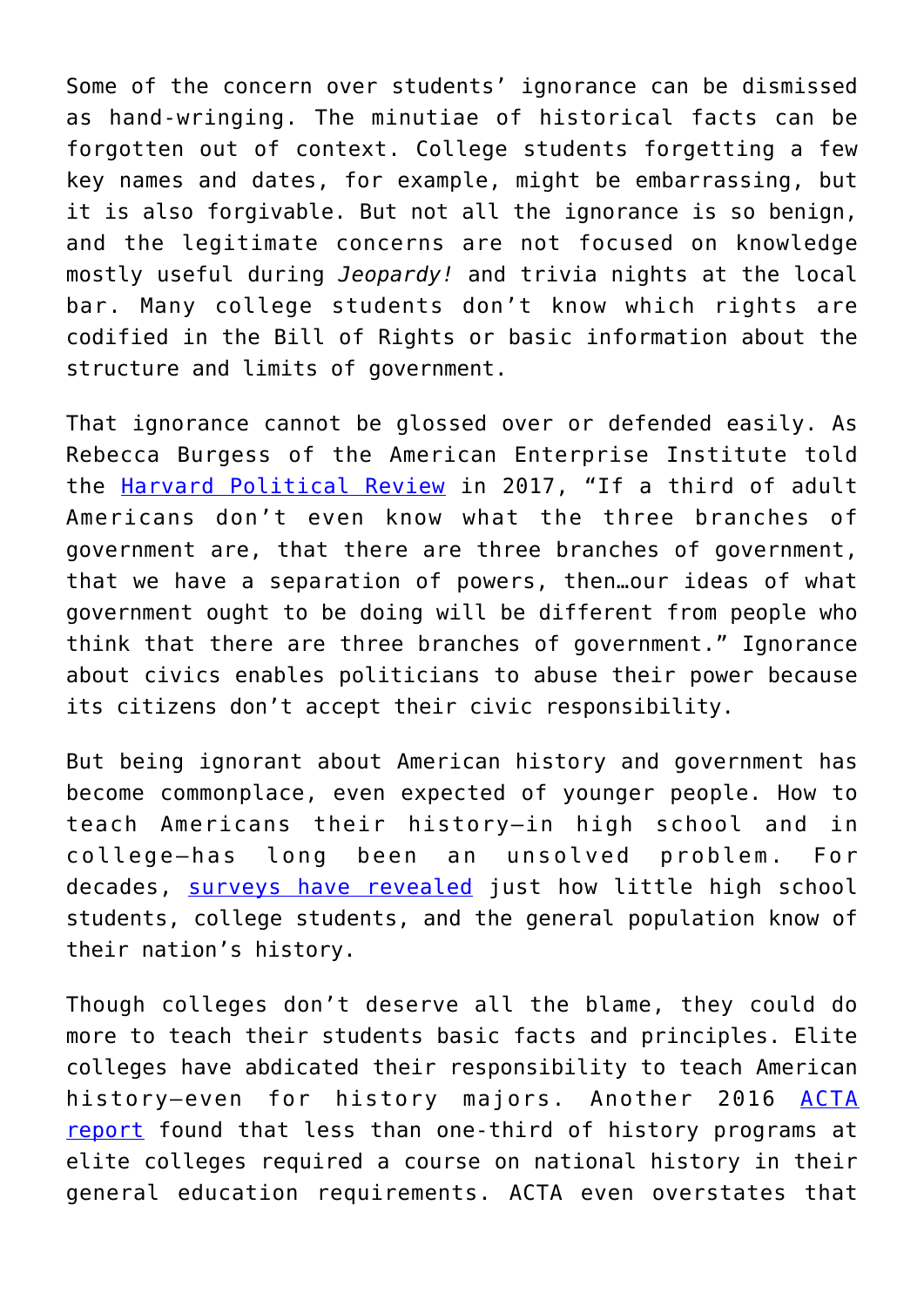number to benefit colleges, as it counted narrow courses like "history of the FBI" as a credit for American history.

And as teaching about our nation's past declines, "diverse" history courses surge. The University of North Carolina at Chapel Hill, for instance, has a ["U.S. Diversity"](http://www.catalog.unc.edu/undergraduate/general-education-curriculum-degree-requirements/) [requirement](http://www.catalog.unc.edu/undergraduate/general-education-curriculum-degree-requirements/) for all students. Some of the courses can serve as an American history course, but students choose among 247 classes, and the majority of them are too narrow or non-American-focused to provide understanding the United States government.

Even [history majors](https://history.unc.edu/undergraduate-program/the-history-major/) don't need to study American history to complete their degree requirements—but they must take a class in African, Asian, and Middle Eastern, or Latin American history to do so. The University of California at Berkeley is the rare elite college with an [American history](http://guide.berkeley.edu/undergraduate/colleges-schools/letters-science/american-history-institutions-requirement/) [requirement](http://guide.berkeley.edu/undergraduate/colleges-schools/letters-science/american-history-institutions-requirement/) for all students: they take one class in American history and one class in American institutions. But students can get an exemption with their high school credits or a high score on their AP or SAT exams.

By not accepting the burden of teaching American history and embracing its challenges, universities are not living up to one important justification for the public largesse they enthusiastically accept: they are not sustaining the American project. As ACTA wrote in their first report, "Our civic values will fail unless they are constantly renewed through an education that prepares each generation to participate in a democratic republic and to understand the struggles, past and present, that sustain our liberty." If public and private colleges alike accept public funding, they have a responsibility to prepare students for civic life.

Making students better informed of our shared past doesn't necessarily mean Americans will elect better politicians or effect better governance, though. Some [academic studies](https://www.ncbi.nlm.nih.gov/pmc/articles/PMC4024445/) and surveys have drawn a connection between civics knowledge and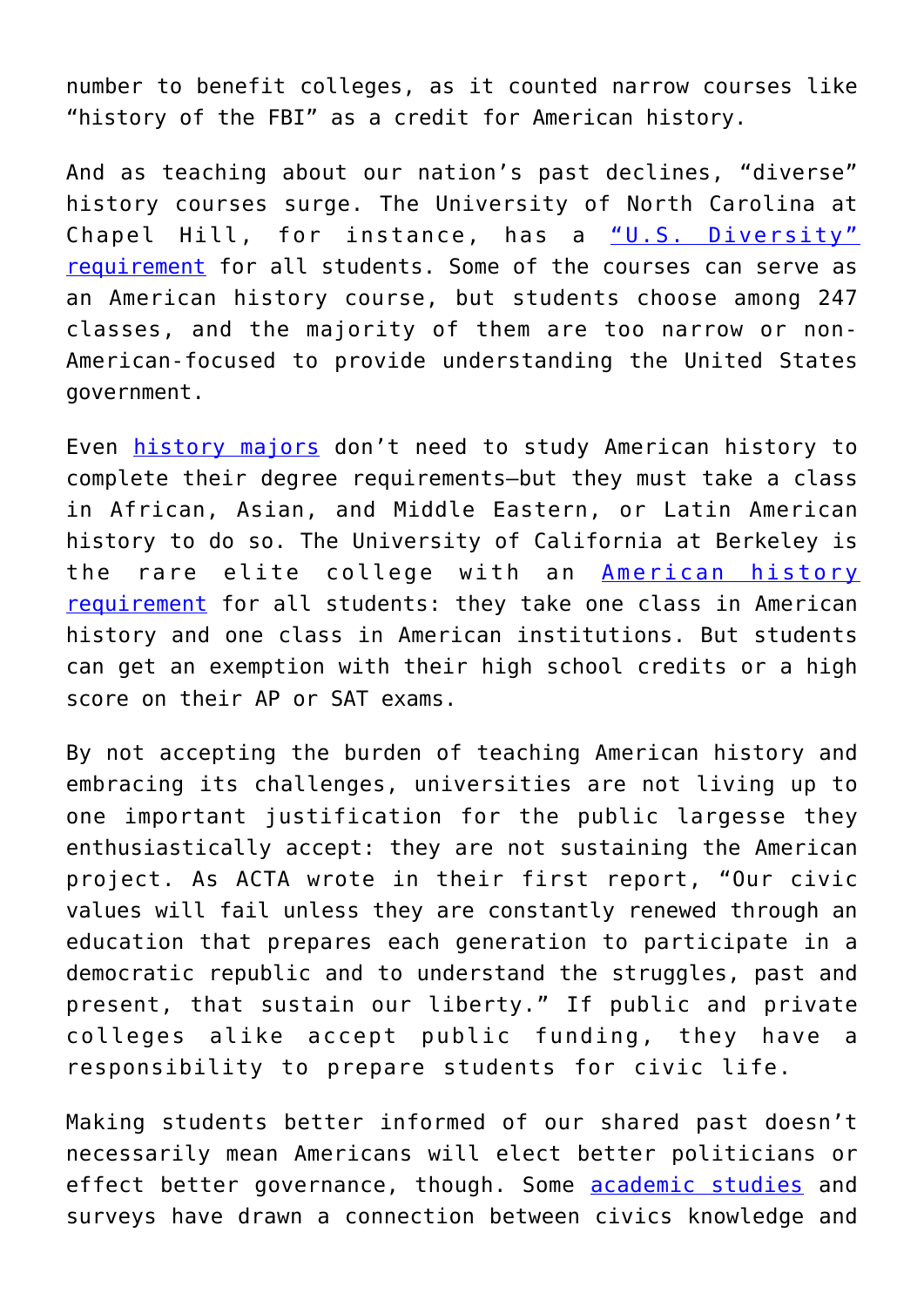future voting habits, but an [academic review](https://www.researchgate.net/publication/263691305_Does_civic_education_for_young_people_increase_political_participation_A_systematic_review) of nine studies by Nathan Manning and Kathy Edwards of the University of Bradford and RMIT University, respectively, found little evidence that better civics knowledge improved civic engagement. For instance, "various civic education programmes have little or no effect on voting," Manning and Edwards noted, though political *expression* seems to increase. Even if students don't vote or get involved in their communities, they at least know what they believe.

To ensure that students understand American history, though, the foundation needs to be laid before they reach college. Most states require only one or two semesters of civics education in high school. And more schools are focusing on science, technology, engineering, and mathematics classes as STEM becomes a [higher priority](https://www.theatlantic.com/education/archive/2015/09/civic-education-citizenship-test/405889/) than cultural knowledge. Students, then, have less pressure on them to take civics knowledge seriously. Student motivation matters when it comes to learning, and with less pressure, they might be less motivated to study.

Nor are high schools using their time wisely in teaching it. Bryan Caplan puts it succinctly in his *The Case Against Education:*

"The average American high school graduate completes four years of history/social studies coursework. Four years: ample time to learn the ABCs of history and civics by heart, to acquire the knowledge base to discuss America's past, present, and future. Yet few adults possess this knowledge. If we owe everything we know about history and civics to history and civics classes, we owe next to nothing."

This quagmire of ignorance gives colleges an opportunity. First, the research on how civics education affects students is thin and low-quality and academics can do better research to understand the problem. Second, colleges can